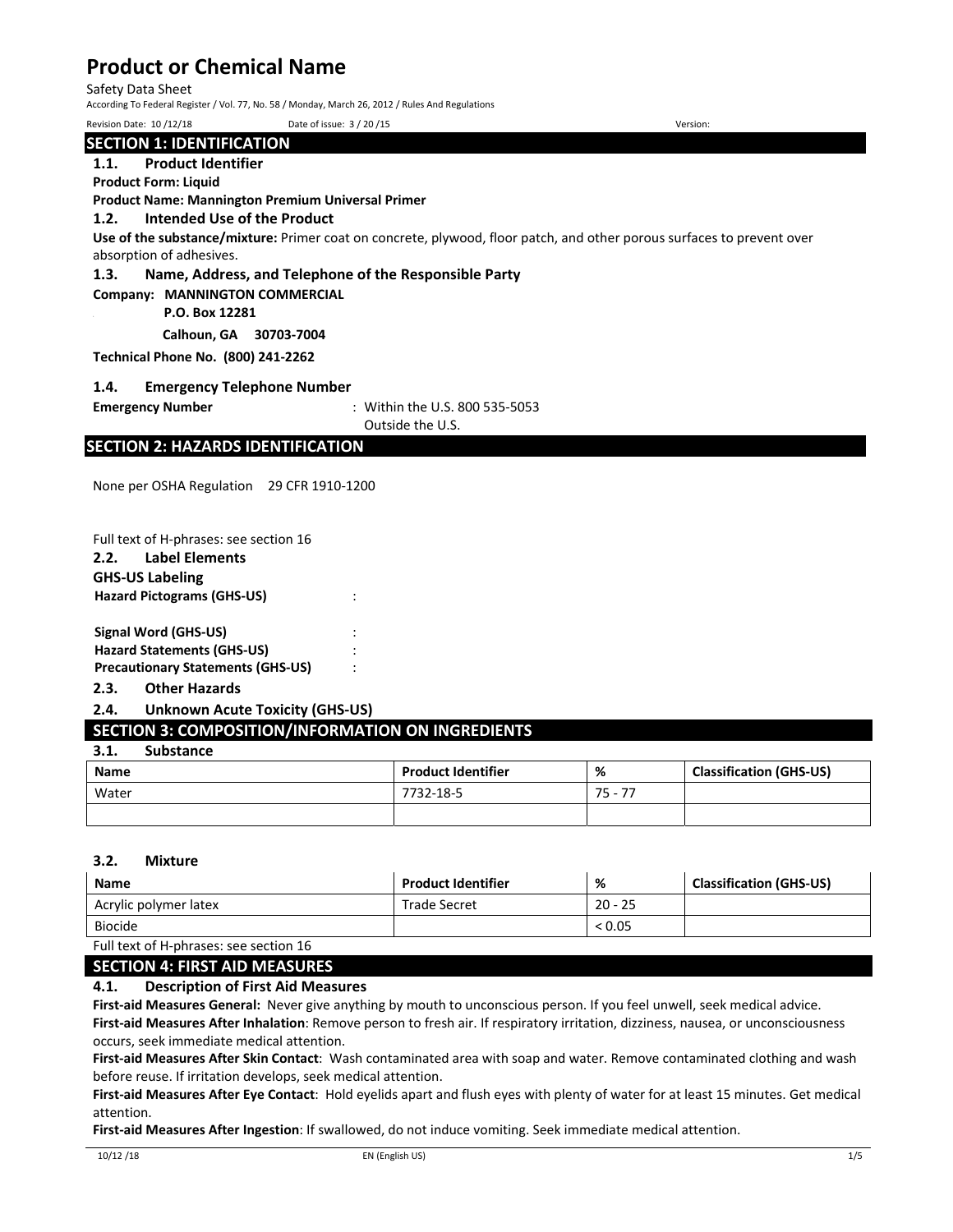Safety Data Sheet

According to Federal Register / Vol. 77, No. 58 / Monday, March 26, 2012 / Rules and Regulations

### **4.2. Most important symptoms and effects, both acute and delayed**

**Symptoms/Injuries:** 

**Symptoms/Injuries After Inhalation:** Product has mild odor. None is expected**.** 

**Symptoms/Injuries After Skin Contact:** Slight irritation might happen

Symptoms/Injuries After Eye Contact: Irritation might happen

Symptoms/Injuries After Ingestion: Gastro intestinal irritation might happen

**Chronic Symptoms:** No data available

#### **4.3. Indication of Any Immediate Medical Attention and Special Treatment Needed**

### **SECTION 5: FIRE‐FIGHTING MEASURES**

### **5.1. Extinguishing Media**

**Suitable Extinguishing Media:** None required. Product is a water based material. Product will burn in a dry state. If needed use foam, dry powder, carbon dioxide, water spray, sand.

**Unsuitable Extinguishing Media:** Do not use heavy water stream.

## **5.2. Special Hazards Arising From the Substance or Mixture**

**Fire Hazard: None** 

**Explosion Hazard:** None

**Reactivity: Not reactive** 

#### **5.3. Advice for Firefighters**

**Precautionary Measures Fire:** Product is water based material. Will not ignite in the presence of fire. Product will burn on a dry state.

**Firefighting Instructions:** Use water spray or fog for cooling exposed containers. Exercise caution when fighting any chemical fire. Avoid fire‐fighting water to enter environment.

**Protection During Firefighting:** For fires in enclosed areas, wear self‐contained breathing apparatus. Do not inhale combustion gases.

**Other Information:** 

## **SECTION 6: ACCIDENTAL RELEASE MEASURES**

#### **6.1. Personal Precautions, Protective Equipment and Emergency Procedures**

**General Measures**: Always wear chemical resistant gloves, safety glasses, apron and boots if necessary to prevent contact.

#### **6.1.1. For Non‐emergency Personnel**

**Protective Equipment:** Always wear chemical resistant gloves, safety glasses, apron and boots if necessary to prevent contact. **Emergency Procedures:** Evacuate unnecessary personnel.

#### **6.1.2. For Emergency Responders**

**Protective Equipment:** Always wear chemical resistant gloves, safety glasses, apron and boots if necessary to prevent contact. **Emergency Procedures: Ventilate the area** 

#### **6.2. Environmental Precautions**

#### **6.3. Methods and Material for Containment and Cleaning Up**

For Containment: Prevent entry to sewers and public waters. Notify authorities if liquid enters sewers or public waters. **Methods for Cleaning Up:** Remove material and scrape residue from the area and contain in approved containers for proper disposal.

**6.4. Reference to Other Sections**

#### **SECTION 7: HANDLING AND STORAGE**

#### **7.1. Precautions for Safe Handling**

**Additional Hazards When Processed:** Avoid contact with eyes. Avoid repeated contact with skin. Avoid breathing of vapors, if any.

**Hygiene Measures:** Always wash skin after contact. Wash clothing before re‐sue.

#### **7.2. Conditions for Safe Storage, Including Any Incompatibilities**

**Technical Measures:** Product is stable

**Storage Conditions:** Store adhesives in a well ventilated area.

**Incompatible Products:** strong bases and strong acids.

**Storage Temperature:** 65 degrees F – 95 degrees F

#### **7.3. Specific End Use(s) Adhesive for the installation of vinyl backed flooring.**

#### **SECTION 8: EXPOSURE CONTROLS/PERSONAL PROTECTION**

#### **8.1. Control Parameters**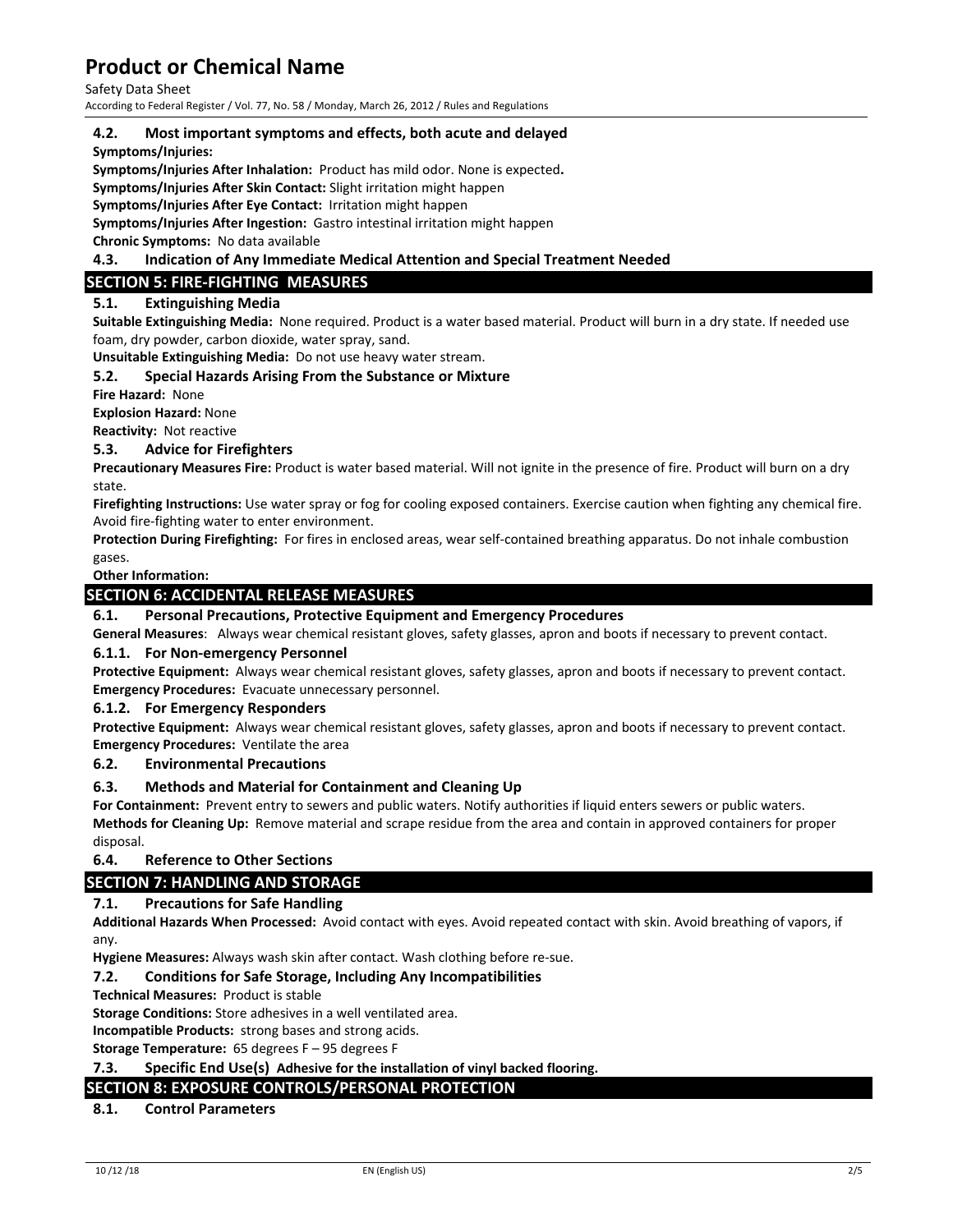Safety Data Sheet

According to Federal Register / Vol. 77, No. 58 / Monday, March 26, 2012 / Rules and Regulations

| 8.2.<br><b>Exposure Controls</b>                                     |                                                                                   |  |
|----------------------------------------------------------------------|-----------------------------------------------------------------------------------|--|
| <b>Appropriate Engineering Controls</b>                              | : Use local exhaust. Do not use closed air-circulating. Open windows and doors if |  |
|                                                                      | necessary.                                                                        |  |
| <b>Personal Protective Equipment</b>                                 | Avoid all unnecessary exposure                                                    |  |
| <b>Materials for Protective Clothing</b>                             | Non porous material                                                               |  |
| <b>Hand Protection</b>                                               | : Wear chemical resistant gloves                                                  |  |
| <b>Eye Protection</b>                                                | : Chemical goggles or safety glasses                                              |  |
| <b>Skin and Body Protection</b>                                      | Use clothing to prevent skin and body contact                                     |  |
| <b>Respiratory Protection</b>                                        | Not necessary. NIOSH respirator if needed                                         |  |
| <b>Environmental Exposure Controls</b>                               | None needed                                                                       |  |
| <b>Consumer Exposure Controls</b>                                    | Maintain proper ventilation, use protective equipment.                            |  |
| <b>SECTION 9: PHYSICAL AND CHEMICAL PROPERTIES</b>                   |                                                                                   |  |
| <b>Information on Basic Physical and Chemical Properties</b><br>9.1. |                                                                                   |  |
| <b>Physical State</b>                                                | Low viscosity liquid material                                                     |  |
| Appearance                                                           | White to cream colored liquid                                                     |  |
| Odor                                                                 | mild                                                                              |  |
| <b>Odor Threshold</b>                                                | no data available                                                                 |  |
| pH                                                                   | $: 3 - 4.5$                                                                       |  |
| <b>Evaporation Rate</b>                                              | $\ddot{\phantom{a}}$<br>low                                                       |  |
| <b>Melting Point</b>                                                 | not applicable                                                                    |  |
| <b>Freezing Point</b>                                                | relatively same as water                                                          |  |
| <b>Boiling Point</b>                                                 | relatively sane as water                                                          |  |
| <b>Flash Point</b>                                                   | none                                                                              |  |
| <b>Auto-ignition Temperature</b>                                     | not applicable                                                                    |  |
| <b>Decomposition Temperature</b>                                     | not known                                                                         |  |
| Flammability (solid, gas)                                            | not flammable but will burn in dry state                                          |  |
| <b>Vapor Pressure</b>                                                | Same as water                                                                     |  |
| Relative Vapor Density at 20 °C                                      | : Same as water                                                                   |  |
| <b>Relative Density</b>                                              | $: 8.3 - 8.7$ lbs. per gallon                                                     |  |
| <b>Specific Gravity</b>                                              | $: 1.0 - 1.04$ grams per cc                                                       |  |
| Specific gravity / density                                           | $1.0 - 1.04$ grams/cc, $8.3 - 8.7$ lbs. per gallon                                |  |
| Solubility                                                           | Miscible in water                                                                 |  |
| <b>Partition Coefficient: N-Octanol/Water</b>                        | : Data not available                                                              |  |
| <b>Viscosity</b>                                                     | Relatively the same as water                                                      |  |
| <b>Lower Flammable Limit</b>                                         | : Not applicable                                                                  |  |
| <b>Upper Flammable Limit</b>                                         | : Not applicable                                                                  |  |
| 9.2.<br><b>Other Information</b>                                     |                                                                                   |  |
| VOC content (max)<br>1 grams per liter                               |                                                                                   |  |
| <b>SECTION 10: STABILITY AND REACTIVITY</b>                          |                                                                                   |  |

- **10.1. Reactivity:** stable
- **10.2. Chemical Stability:** stable
- **10.3. Possibility of Hazardous Reactions:** none
- **10.4. Conditions to Avoid:** extreme temperature conditions. Keep from freezing.
- **10.5. Incompatible Materials:** strong acids and bases
- **10.6. Hazardous Decomposition Products:** oxides of carbon and other unknown organic compound structures.

## **SECTION 11: TOXICOLOGICAL INFORMATION**

#### **11.1. Information On Toxicological Effects**

**Acute Toxicity:** not known

**Skin Corrosion/Irritation:** might cause skin irritation on contact **Serious Eye Damage/Irritation:** might cause eye irritation on contact **Respiratory or Skin Sensitization:** might cause skin irritation on contact **Germ Cell Mutagenicity:** not considered as mutagen **Carcinogenicity:** not considered as carcinogen

**Reproductive Toxicity:** not considered as reproductive toxin **Specific Target Organ Toxicity (Single Exposure):** none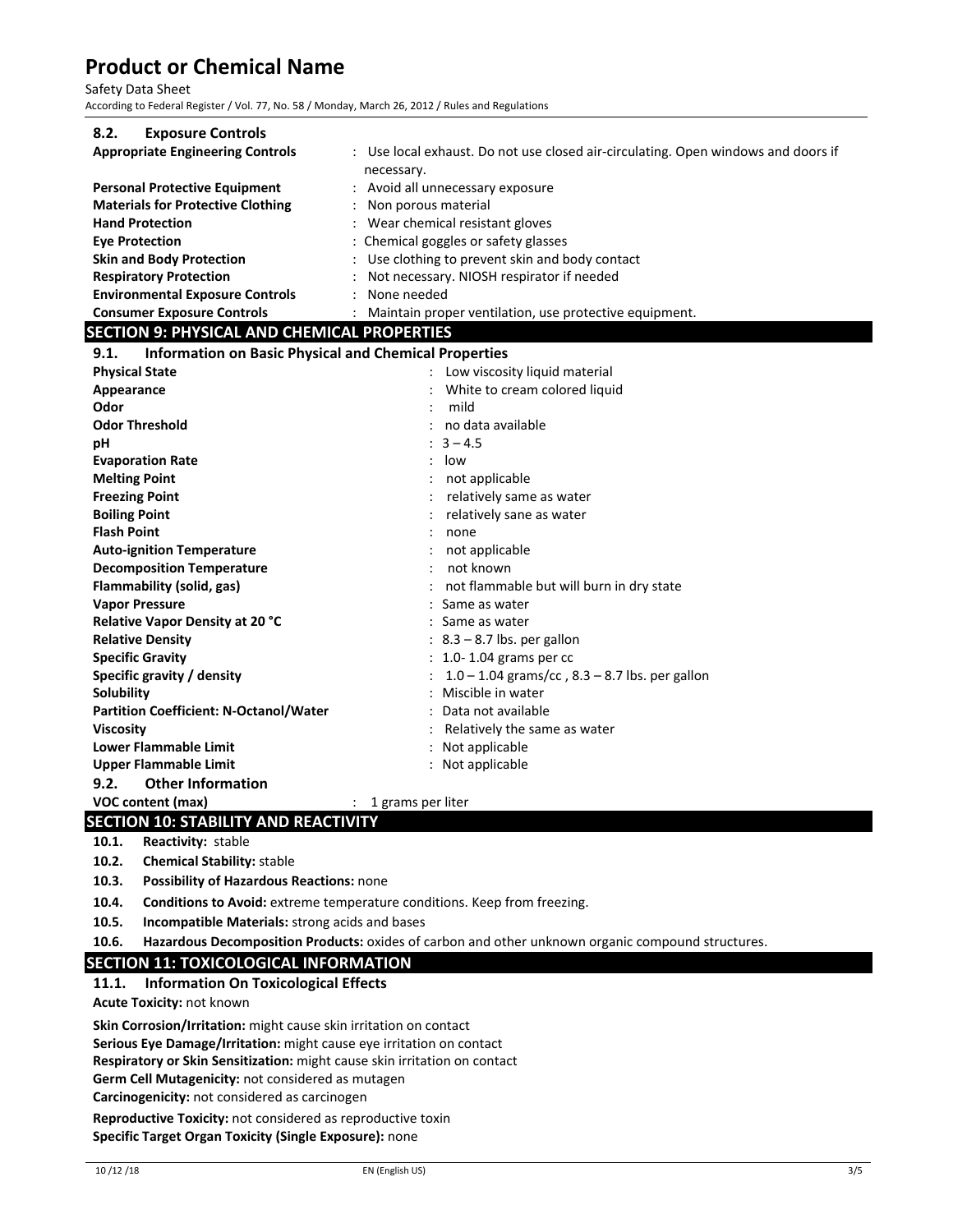#### Safety Data Sheet

According to Federal Register / Vol. 77, No. 58 / Monday, March 26, 2012 / Rules and Regulations

#### **Specific Target Organ Toxicity (Repeated Exposure):** none

**Aspiration Hazard:** none if product is handled / used where it is intended.

**Symptoms/Injuries After Inhalation:** might cause headache, nausea

**Symptoms/Injuries After Skin Contact:** might cause slight irritation

**Symptoms/Injuries After Eye Contact:** might cause irritation

**Symptoms/Injuries After Ingestion:** might cause gastro intestinal disorders

**Chronic Symptoms:** none known

# **SECTION 12: ECOLOGICAL INFORMATION**

**12.1. Toxicity:**  No data available. Prevent entry into waterways

### **12.2. Persistence and Degradability:** Material is organic

#### **Persistence and Degradability**

#### **12.3. Bioaccumulative Potential** No data available

#### **12.4. Mobility in Soil**

Not applicable ‐ Material is viscous liquid material (soft solid)

# **12.5. Other Adverse Effects**

not known

**Other Information** 

## **SECTION 13: DISPOSAL CONSIDERATIONS**

#### **13.1. Waste treatment methods**

**Sewage Disposal Recommendations:** Avoid release to the environment

**Waste Disposal Recommendations:** Dispose in a safe manner in accordance to local/ national regulations. Dispose of contents in appropriate containers.

**Additional Information:**

#### **SECTION 14: TRANSPORT INFORMATION**

| 14.1. In Accordance with DOT                |                 |
|---------------------------------------------|-----------------|
| <b>Proper Shipping Name</b>                 | : Not regulated |
| <b>Hazard Class</b>                         |                 |
| <b>Identification Number</b>                |                 |
| <b>Label Codes</b>                          |                 |
| <b>Packing Group</b>                        |                 |
| <b>ERG Number</b>                           |                 |
| 14.2. In Accordance with IMDG Not regulated |                 |
| <b>Proper Shipping Name</b>                 |                 |
| <b>Hazard Class</b>                         |                 |
| <b>Identification Number</b>                |                 |
| <b>Packing Group</b>                        |                 |
| <b>Label Codes</b>                          |                 |
| EmS-No. (Fire)                              |                 |
| EmS-No. (Spillage)                          |                 |
| <b>MFAG Number</b>                          |                 |
| 14.3. In Accordance with IATA Not regulated |                 |
| <b>Proper Shipping Name</b>                 |                 |
| <b>Packing Group</b>                        |                 |
| <b>Identification Number</b>                |                 |
| <b>Hazard Class</b>                         |                 |
| <b>Label Codes</b>                          |                 |
| <b>ERG Code (IATA)</b>                      |                 |
| <b>SECTION 15: REGULATORY INFORMATION</b>   |                 |
| <b>US Federal Regulations</b><br>15.1       |                 |
|                                             |                 |

All Components of this product are either listed or exempt in the EPA TSCA list EPA SARA Title III Section 313: None SARA Title III Section 312 Hazard Class: None

OSHA Hazard Communication Standard (29 CFR1910.1200) Hazard Class(es): None